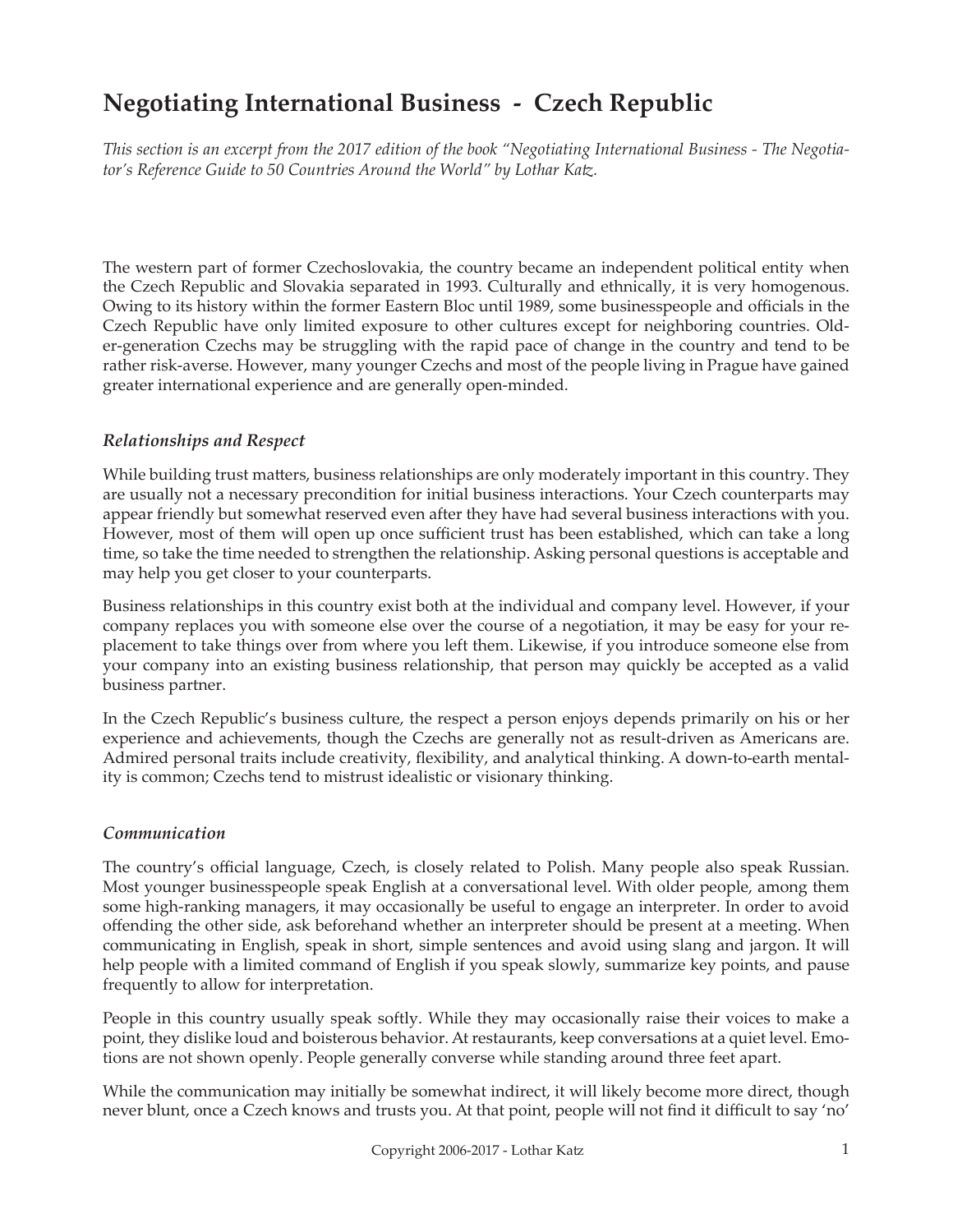if they dislike a request or proposal. Silence could signal that there is a problem, especially when they also lower their eyes.

Czechs tend to use body language sparingly, and there is little physical contact between people. They may not understand the American *OK* sign, with thumb and index finger forming a circle. Eye contact should be frequent, almost to the point of staring. This conveys sincerity and helps build trust.

## *Initial Contacts and Meetings*

Having a local contact can be an advantage but is usually not a necessary precondition to doing business here. Negotiations in the Czech Republic may be conducted by individuals or teams of negotiators.

Scheduling meetings in advance is required. However, you can sometimes do this on short notice if the parties had previous business interactions. You may be unable to meet the top executive of an organization at the first meeting, so be prepared to deal with subordinates. They may have significant influence over the final decision. While meetings may not always start on time, Czechs generally expect foreign visitors to be punctual. Avoid being more than 10 to 15 minutes late, and call ahead if you will be.

Names are usually given in the order of first name, family name. Use *Mr./Ms./Miss* plus the family name. If a person has an academic title, always use it instead, followed by the family name. Among Czechs, only close friends call each other by their first names. However, many have grown accustomed to foreigners and use first names when communicating with them. Introduce or greet the most senior person first. Thereafter, greet everyone else individually. Introductions are accompanied by firm and brief handshakes.

The exchange of business cards is an essential step when meeting someone for the first time, so bring more than you need. You may not always get one in return, though. Most businesspeople in the Czech Republic read English, so there is no need to have your card translated. Show doctorate degrees on your card, since Czechs highly value formal education. Also, make sure that it clearly states your professional title, especially if you have the seniority to make decisions. When presenting your card, smile and keep eye contact, then take a few moments to look at the card you received.

Meetings usually start with some small talk intended to establish personal rapport, which could be brief. People appreciate a sense of humor, but keep it light and friendly, and be careful not to overdo it. Business is a serious matter in this country. The first meeting can be quite formal, but this usually gets more relaxed down the road. Its primary purpose is to become acquainted. Business will be discussed, but do not try to hurry along with your agenda.

Presentation materials can be simple without colorful backgrounds and fancy graphs. However, good and easy-to-understand visuals are important. Exaggerations and hype are often counterproductive since people will not believe them and may question your integrity. Having your handout materials translated to Czech is not a must, but it will be noted favorably.

## *Negotiation*

**Attitudes and Styles –** To the Czechs, negotiating is usually a joint problem-solving process. While the buyer is in a superior position, both sides in a business deal own the responsibility to reach agreement. They may focus equally on near-term and long-term benefits. Although the primary negotiation style is competitive, Czechs nevertheless value long-term relationships and look for win-win solutions. Negotiators may at times appear stubborn and unwilling to compromise. It is best to avoid open confrontation and to remain calm, friendly, patient, and persistent, never taking anything personally.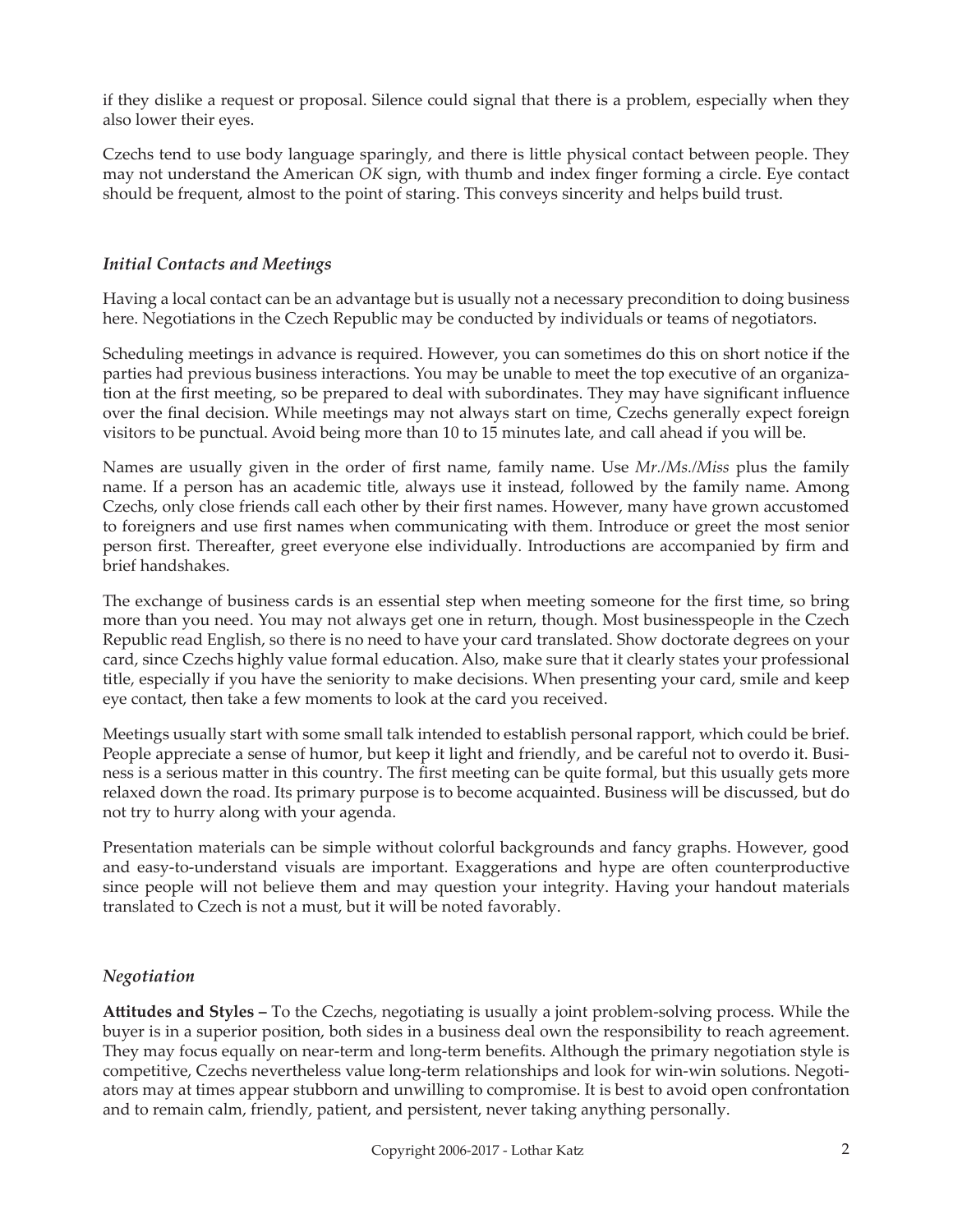Should a dispute arise at any stage of a negotiation, you may be able to reach resolution by focusing on logical arguments and facts while remaining open and constructive.

**Sharing of Information -** Czechs usually play their cards close to the chest, although some may share information as a way to build trust. Like their German neighbors, Czechs often follow a methodical and carefully planned approach in preparing for the negotiation and gathering information. Aspects of your proposals could be scrutinized repeatedly.

**Pace of Negotiation –** Although the pace of business is increasing, expect negotiations to be slow and protracted. Be prepared to make several trips if necessary to achieve your objectives. Remain patient, control your emotions, and accept that delays may occur.

**Bargaining –** While businesspeople in the country may have learned the ground rules of international negotiations, their experience is usually limited. Most of them are not fond of bargaining and strongly dislike haggling. However, Czechs may be very persistent negotiators and it can be very difficult to obtain concessions from them. Although the bargaining stage of a negotiation can be extensive, prices rarely move by more than 15 to 25 percent between initial offers and final agreement. It can be hard to get a Czech to change an offer already made, so even seemingly small concessions may take some tough bargaining. In addition, local negotiators may make last-minute attempts to change agreed pricing, sometimes pretending they 'forgot' what had previously been discussed.

Czechs often prefer a straightforward negotiation style. They use deceptive techniques only infrequently, such as telling lies, pretending to be disinterested in the whole deal or in single concessions, misrepresenting an item's value, or making false demands and concessions. Do not take such tactics personally and refrain from lying at or grossly misleading your counterparts, as doing so could damage business relationships. Carefully orchestrated, 'good cop, bad cop' can be an effective tactic to use in your own negotiation approach. Czechs may claim limited authority, stating that they have to ask for their manager's approval. More often than not, this will be the truth.

Negotiators in the country can appear very intransigent, which may not be a conscious tactic but could nonetheless increase the pressure on you. If they announce an offer as final, they likely mean it, even if this is done early in the bargaining process. If Czechs appear to be creating time pressure, their primary motivation may be to shorten the negotiation process. Silence could simply be a part of the conversation, although it may also signal rejection of a proposal. Nibbling and making expiring offers is rare. Either of these tactics may be viewed as overly aggressive. Be careful when using pressure tactics such as applying time pressure or making expiring offers. Czechs may consider these inappropriate unless they are strongly interested in your offer and clearly understand the rationale behind the approach. Otherwise, while the negotiation is not necessarily over, it may become less constructive.

Czech negotiators avoid most aggressive or adversarial techniques since they dislike open confrontation. The risk of using such tactics yourself may not be worth the potential gain. While they may use subtle threats and warnings, Czechs rarely openly display anger or walk out of the room. Extreme openings may be viewed as unfriendly. It is best to open with an offer that is already in the ballpark of what you really expect.

Emotional negotiation techniques, such as attitudinal bargaining, attempting to make you feel guilty, or grimacing, may occasionally be employed. It is best to remain calm. At times, Czechs may also employ defensive tactics such as changing the subject, asking probing or very direct questions, or making promises. They may often keep an inflexible position.

Introducing written terms and conditions can be effective as this approach helps shorten the bargaining process, which your Czech counterparts might find desirable.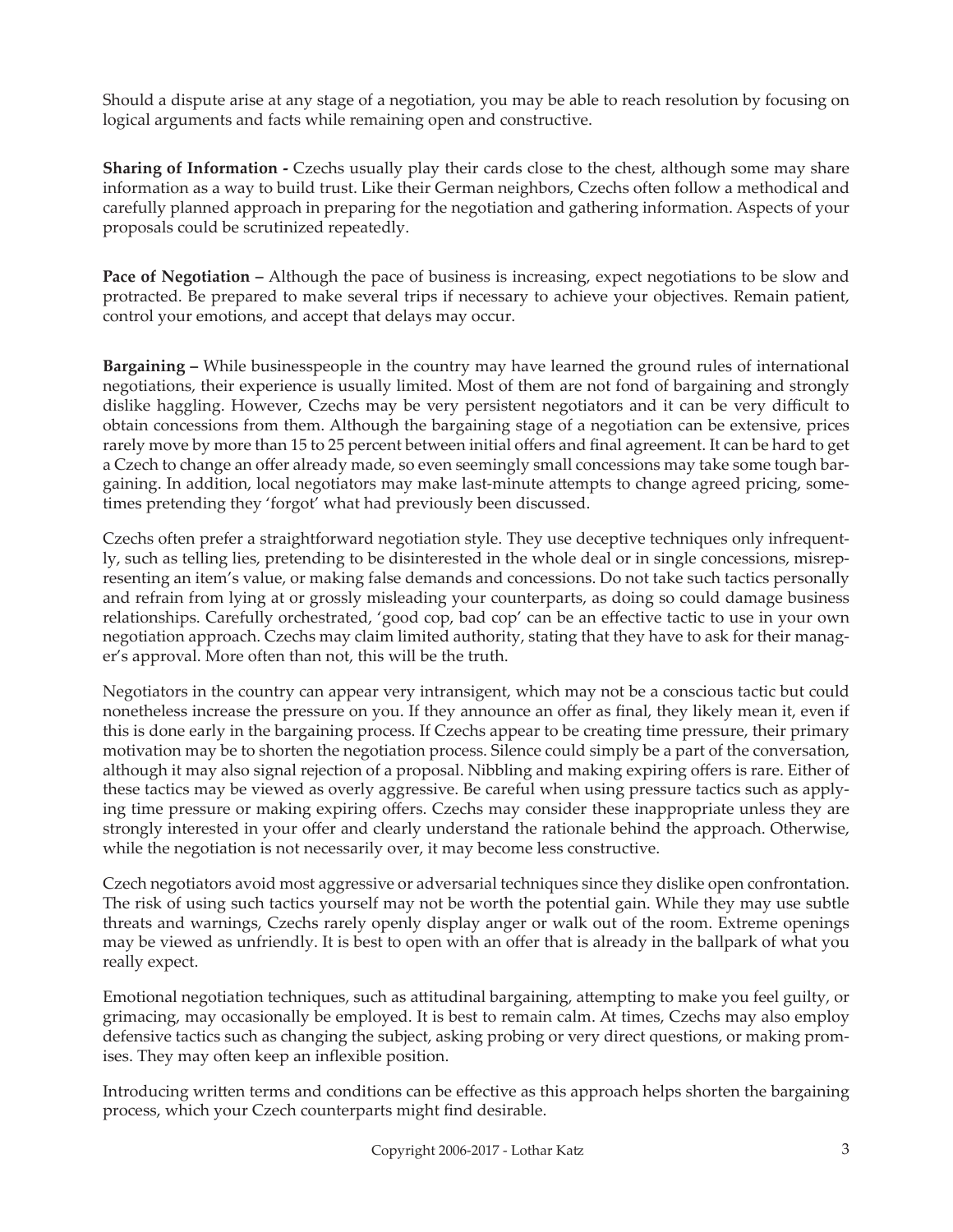As the country is moving from a socialist country to a free-market economy, corruption and bribery have become somewhat common in the Czech Republic's public and private sectors. However, people may draw the line differently, viewing minor payments as rewards for getting a job done rather than as bribes. Also, keep in mind that there is a fine line between giving gifts and bribing. What you may consider a bribe, a Czech could simply view a nice gift.

**Decision Making –** Companies here are often hierarchical, and people may expect to work within clearly established lines of authority. However, others prefer a greater degree of independence. Decision makers are primarily senior managers who consider the best interest of the group or organization. They may sometimes delegate their authority to lower levels in the hierarchy. Others are often consulted in a committee-style process in order to reach greater consensus over and support of the decision. This slow and methodical process can take time and requires patience.

When making decisions, businesspeople usually consider the specific situation rather than applying universal principles. Personal feelings and experiences weigh as strongly as empirical evidence and other objective facts, and they usually consider all aspects. Czechs are often reluctant to take risks. If you expect them to support a risky decision, you may need to find ways for them to become comfortable with it first, for instance by explaining contingency plans, outlining areas of additional support, or by offering guarantees and warranties.

## *Agreements and Contracts*

Capturing and exchanging meeting summaries can be an effective way to verify understanding and commitments. However, Czechs may consider verbal agreements as sufficient. It is best not to consider either of them final. Only a contract signed by both parties constitutes a confirmed agreement.

Written contracts tend to be lengthy. They often spell out detailed terms and conditions for the core agreements as well as for many eventualities. Signing the contract is important as a confirmation of your Czech partners' commitment.

It is strongly advisable to consult a local legal expert before signing a contract. The Czech Republic has established many complicated laws and regulations. However, do not bring your attorney to the negotiation table, as this may be taken as a sign that you do not trust your counterparts.

Signed contracts may not always be honored. They can also be hard to enforce, especially for foreigners. In the Czech view, they may represent little more than statements of intent. They expect both sides to remain somewhat flexible if conditions change, which may include agreeing to modify contract terms.

## *Women in Business*

Women enjoy the same rights as men and are treated almost the same at work, although many Czech women are still struggling to attain positions of similar income and authority. Visiting businesswomen should have few problems in the country as long as they act professionally in business and social situations.

## *Other Important Things to Know*

Business meals, especially dinners, play less of a role than in most other countries. If you get to attend one, expect to discuss business only before or after, but not during the meal.

Social events do not require strict punctuality. While it is best to arrive at dinners close to the agreed time, being late to a party by 10 to 15 minutes is perfectly acceptable.